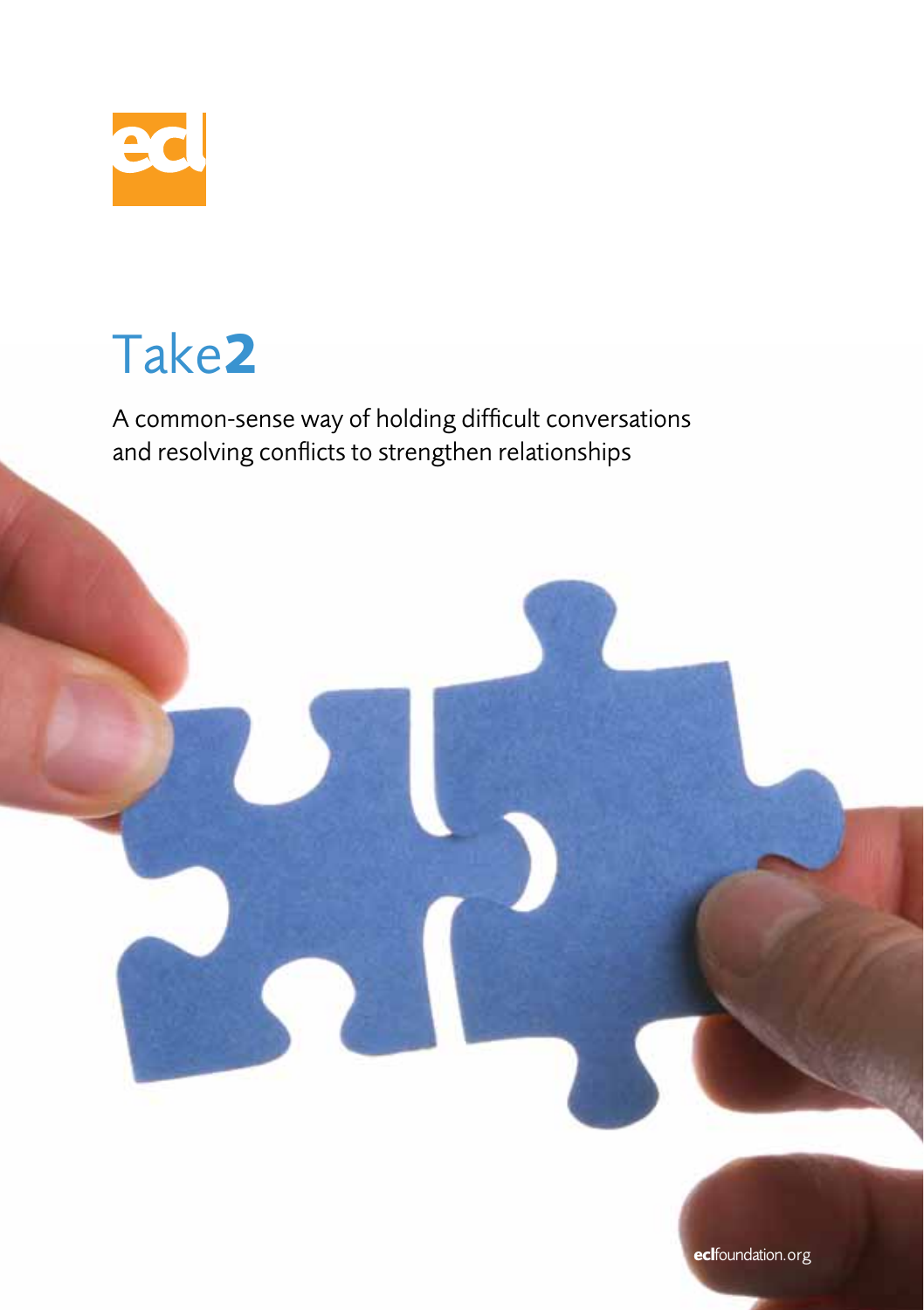## Sharing perceptions- unlocking entanglements

Conflict is an inescapable part of human life but handling it is no simple matter. We often leave issues unresolved because we haven't the confidence, skill or understanding to face into them. Take**2** is a simple restorative approach to mediation in schools that helps both adults and young people get a clearer sense of what is at the heart of the difficulty-stripped of emotion and inference. The way is then clear to create strategies together.



Students at Ralph Allen School, Bath, UK, engaged in Take**2** mediation sessions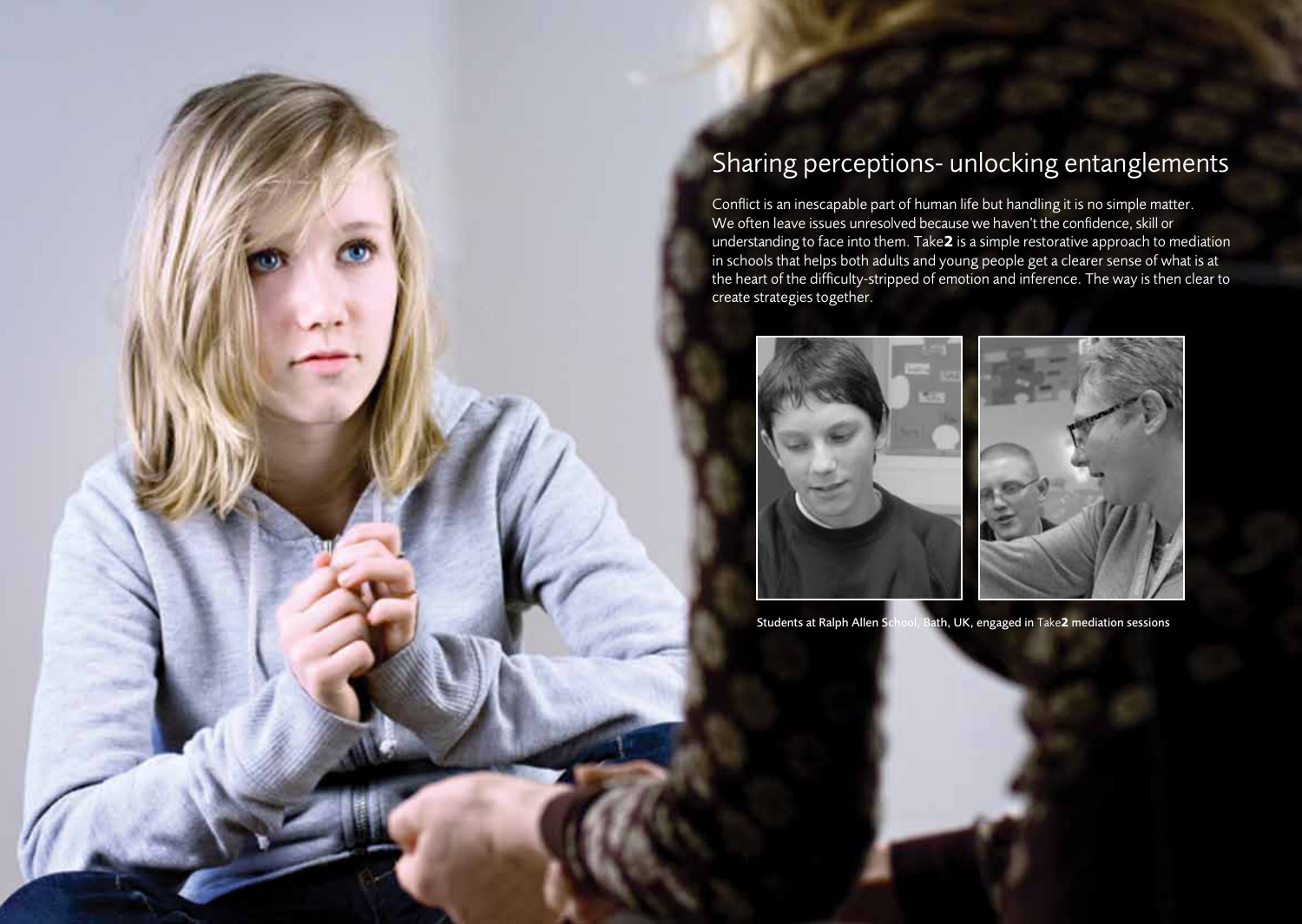'The quality of the pupil-teacher relationship lies at the heart of children's experience of schooling and as such is of key importance to both educational achievement and to each individual's sense of worth'

Shucksmith et al:2005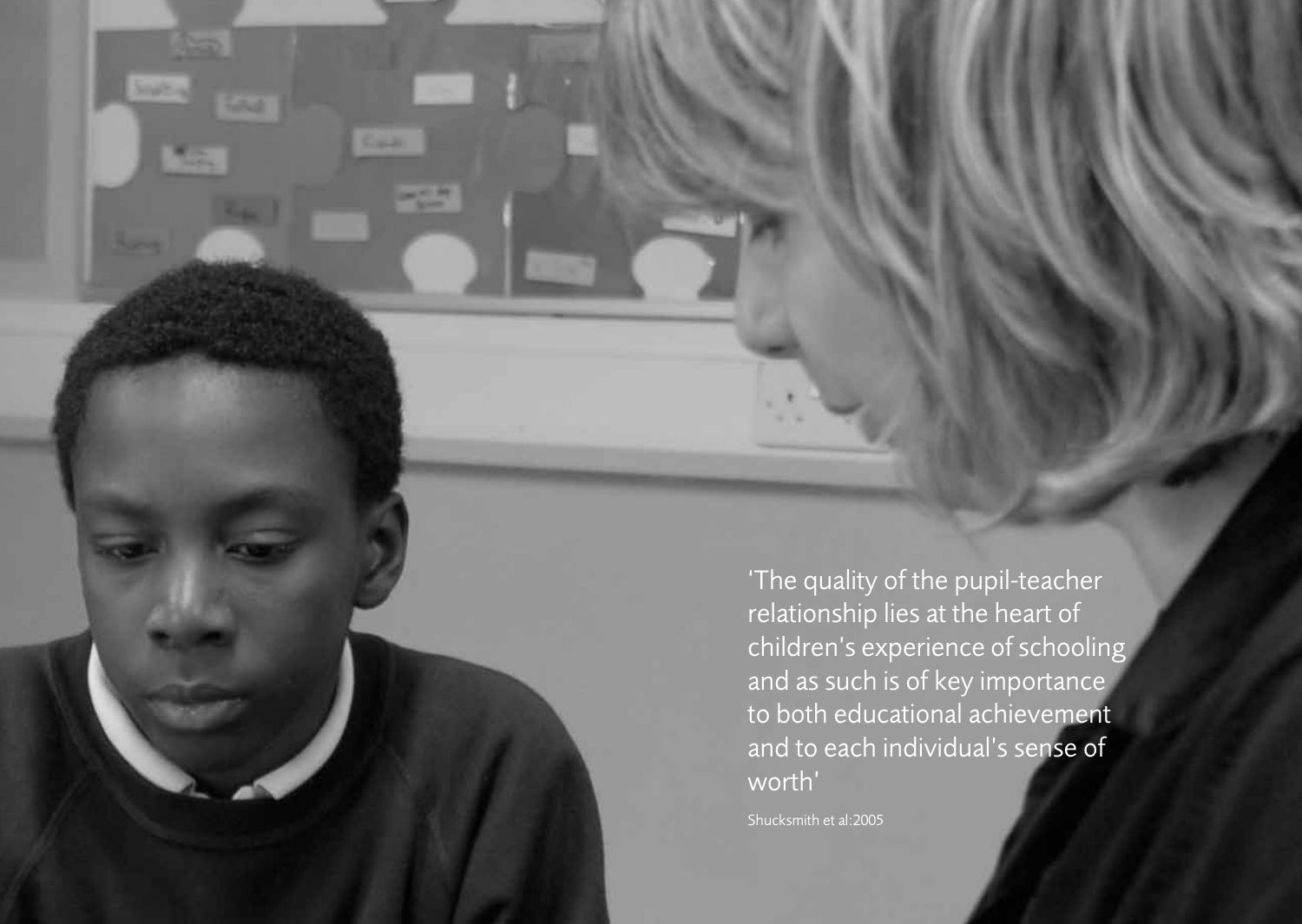## Respectfully speaking the truth – The mediator's story

Ms Anderson and Jim meet together in my office for the Take**2** mediation session. They aren't fully sure of what will happen but are open to the process.

Ms Anderson begins by bravely stating how she felt when Jim reacted so badly in their last lesson, telling him how she felt frustrated and annoyed by his behaviour. She just wanted to teach the class she told him. She felt that things had been gradually getting worse between them over the previous few weeks. He sits and listens, shuffles in his seat and looks at the floor. There is a long pause and Jim looks at Ms Anderson and replies with: 'I'm sorry Miss… but I hate your subject and I'm never going to like it.' Jim looks nervous about what reaction he will trigger. Then there is an acknowledgment from the teacher: 'I didn't realise you felt this way, it never occurs to me that anyone might feel like this about my subject.'

Jim replies: 'I've tried but I really don't like it and every time I come to your class I'm already dreading the hour, it can't pass quickly enough for me.' 'I now understand why you have been behaving the way you have. What can we do to get through another 6 months until you choose your options.'

There is a visible relaxation in both faces and a release in tension in the room. Together Jim and his teacher start to negotiate different ways they could use to get around the problems, working on the 'give and take' in the situation. They make a simple plan for how they can get through this time.

The outcome? Ms Anderson is much more understanding of Jim's emotions when he arrives at her class; they share the acknowledgement that we cannot like everything and that this is okay. Jim has learnt that by being honest with his teacher about how he feels he has been able to work with her on a plan to help him manage in this class.

Names changed to protect anonymity. *Christine Charles March 2010*

## Take**2** Training and Methodology

Take**2** is a simple five step restorative process developed by practitioners in schools. It can be used successfully for mediating between adults and young people but also amongst groups of young people.

A crucial aspect of the Take**2** approach is that the mediator holds a space in a non-judgemental and solution focused way. This allows all of the information fact-as well as feelings-about a situation to be heard and acknowledged. From this sound platform creative solutions can be co-developed by all parties involved.

The aim of our training courses is to develop the skills, knowledge and personal qualities of a small group of adults working in the school. The courses enable them to establish, maintain and improve the quality of contact and communication between people experiencing conflict disagreements and disputes.

Training can be tailored to suit your exact needs, circumstances and budgets through a blend of taught and groupwork sessions, augmented by specific web-based resources. Once trained, mediators can be further supported as they use the process.